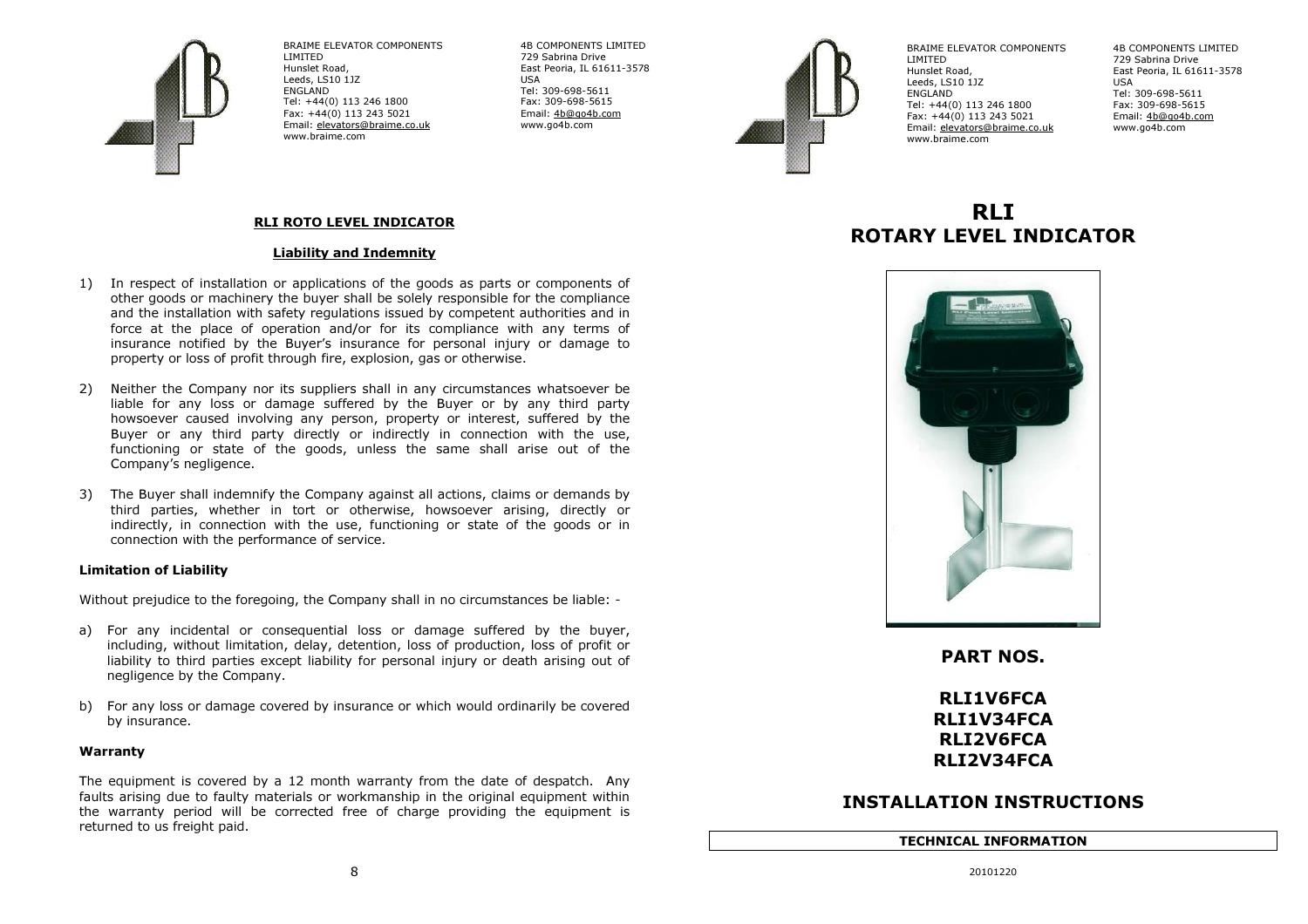#### RLI ROTO-LEVEL INDICATOR

The RLI Roto Level Indicator is designed to detect the presence or absence of bulk materials such as chemicals, grain, chips, granules and powders. It is ideal for indicating levels in bins and silos and as blockage detectors in spouts.

The detection of material is achieved by a rotating paddle. If the rotation of the paddle is impeded, the relay changes position and the paddle motor circuit is switched off, which will cause the motor for any inlet or outlet to close down or start up.

## POWER FAIL-SAFE

The RLI has a power fail safe feature. When the electrical power to the RLI fails, the fail safe relay will open and:

- 1) Provide a signal to the control room or sound a hooter which indicates that the unit is not working.
- 2) Will stop, through the control circuit, any motor filling or emptying the silo.

#### GENERAL SPECIFICATION

| Supply:               | 18-24 Volt Dc Terminal connection 11 & 12                                     |
|-----------------------|-------------------------------------------------------------------------------|
|                       | 37- 240 Volt Dc / Volt Ac 50/60 Hz Terminal connection 8 &                    |
|                       | 9, Common GND Terminal connection 7                                           |
|                       | (Pt Nos. RLI1V6FCA & RLI2V6FCA)                                               |
|                       | 12 Volt Dc (Pt Nos. RLI2V34FCA)                                               |
| Temperature:          | $-25^{\circ}$ C to + 80 $^{\circ}$ C ( $-13^{\circ}$ F to + 176 $^{\circ}$ F) |
| Output:               | 1 single pole, double throw switches rated at 5 Amps 250                      |
|                       | Volts                                                                         |
| <b>Alarm Relay:</b>   | 1 at max. 5 Amps 250 Volts                                                    |
| <b>Enclosure:</b>     | Flame retardant, glass fibre, reinforced nylon                                |
| <b>Protection:</b>    | IP65 Nema 4, ATEX and CSA applied for                                         |
| <b>Conduit Entry:</b> | 2 conduit entries 1/2" NPT or M20x1,5 option                                  |
| Motor:                | 1 RPM 12 VDC                                                                  |
| Draw:                 | 50 HZ = 400 mA, 60 HZ = 320 mA                                                |
| Weight:               | $0.95$ kg $(2.1$ lbs)                                                         |

#### PADDLE SELECTION

| <b>Type RLISP1</b> | Single vane paddle. For coal, stones and very high density<br>materials over 1T/M <sup>3</sup> . Can be inserted through the 1 1/4"<br>NPT half coupling (over 70 PCF)                                  |
|--------------------|---------------------------------------------------------------------------------------------------------------------------------------------------------------------------------------------------------|
| <b>Type RLISP2</b> | Single vane paddle "Scimitar". For light materials such as<br>powders, light grain or seed 0.4 to 0.8 T/M <sup>3</sup> . Can be<br>inserted through the 1 $\frac{1}{4}$ " NPT half coupling (30-70 PCF) |
| <b>Type RLISP3</b> | 3 vane paddle. For grain, beans, oil seeds and meals 0.4<br>T/M <sup>3</sup> to 0.8 T/M <sup>3</sup> (30-70 PCF)                                                                                        |
| <b>Type RLISP4</b> | Large 3 vane paddle. For flour screening and very light<br>materials $0.3$ T/M <sup>3</sup> to $0.5$ T/M <sup>3</sup> (under 30 PCF)                                                                    |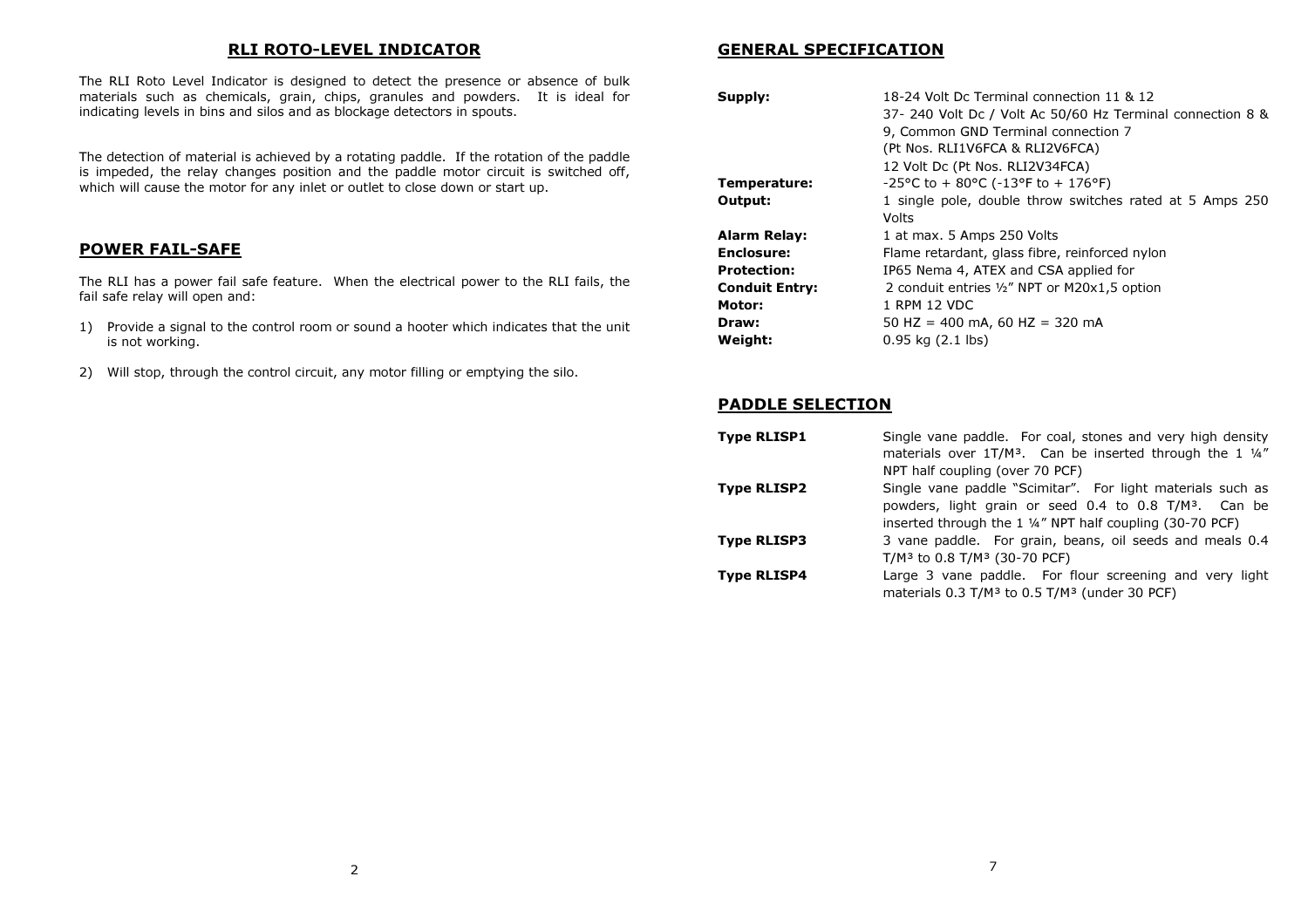## ELECTRICAL CONNECTIONS

FLEXIBLE EXTENSION ROD FLEXIBLE PADDLE ONLY OR & GUARD PIPE SHAFT COUPLER, FLEXIBLE EXTENSION ROD & PADDLE



Warning: All wiring must be in accordance with local and national electrical codes and should be undertaken by a qualified electrician.



EXTENSION RODS AND GUARD PIPES CAN **PROVIDED FOR LOW** 

EXTENSIONS CAN BE PROVIDED TO A MAX LENGTH OF 3.5 MTRS (12ff)